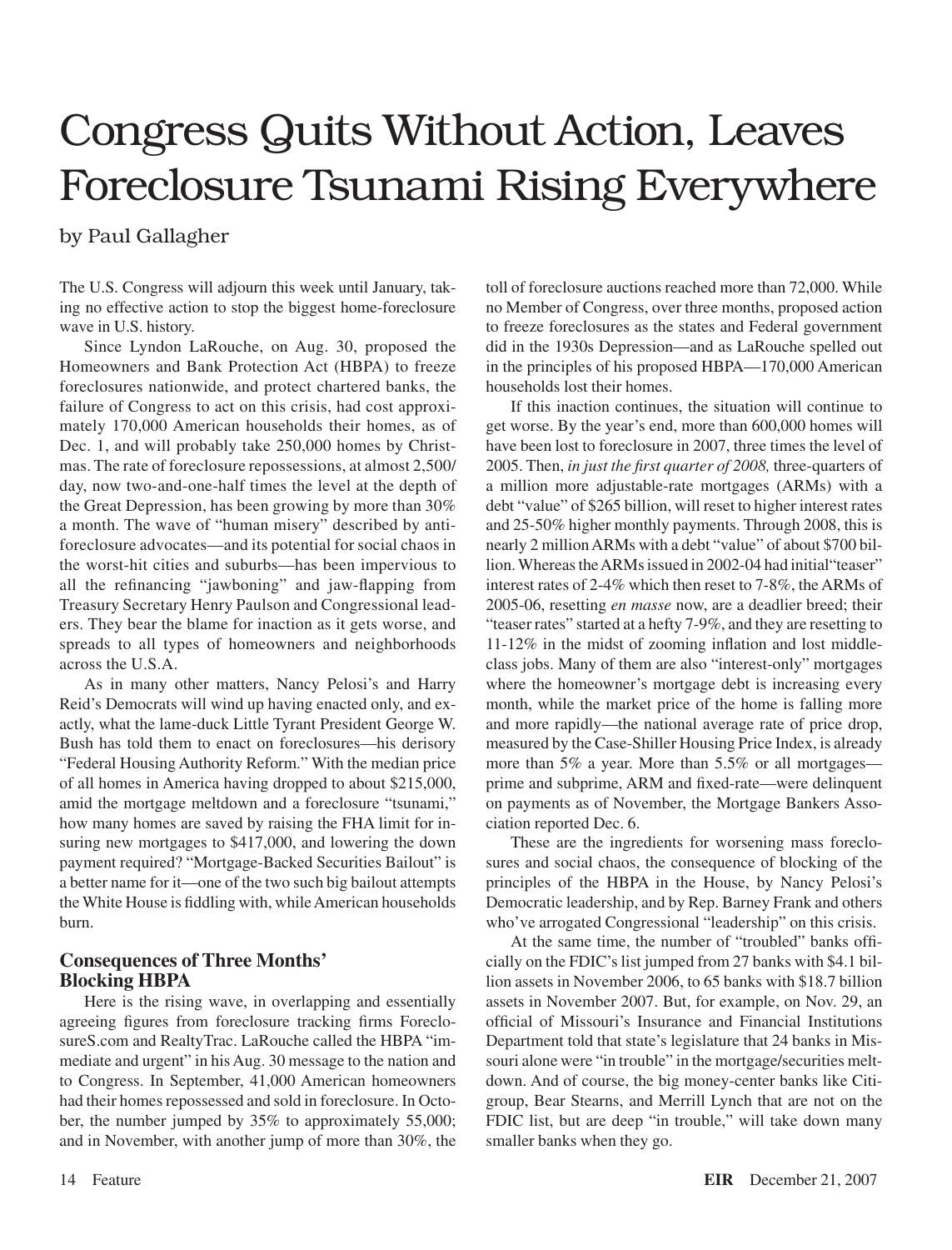#### **Foreclosures 'Ground Zero' Is Now Everywhere**

With 580,000 total foreclosure filings and actions in the third quarter, 224,000 in October alone, "Ground Zero" of the foreclosures crisis is now everywhere, from "the nation's wealthiest county," Loudoun County, Va., to depressionwracked Detroit. Highly paid professionals and unemployed industrial workers are being foreclosed alike, on prime, subprime, and ARM mortgages, with nothing but escalation of the social crisis in sight.

Loudoun County, Washington, D.C.'s "speculation suburb," with the nation's highest median household income nearly \$100,000, as of 2006—now has one in every 46 households in foreclosure, according to a report from George Mason University. Median home prices in this one-time "Housing Bubble Ground Zero" have fallen a dramatic 16% from October 2006 to October 2007, says the county realtors association. A Dec. 6 *Washington Post* story detailed cases of professionals—including realtors—losing both the home they live in, and another one they speculated on, due to high-interest ARM mortgages they could not refinance because of the price drop.

The nearby Washington suburb of Prince William County, characterized by "starter homes" in the \$200-300,000 range when bought, has an even worse rate: 1 out of 38 homes in foreclosure. The larger neighboring suburban county of Fairfax—fourth-wealthiest in the country, according to the Census Bureau—is processing 40 foreclosures per court day, ordering the great majority to auction, according to a courthouse observer. The mortgage meltdown has abruptly blown a \$240 million hole in Fairfax's fiscal 2008 budget, and a \$150 million hole in Loudoun's.

In metropolitan Louisville, Ky., an *EIR* interview Dec. 7 with the head of the housing coalition (see Interview, below) revealed that the foreclosure wave there—already high in 2005 and early 2006, as across the upper Midwest states—has doubled in two years (to 3,400, one in every 54 households in greater Louisville), primarily due to too-high mortgage interest rates. It have shifted dramatically to suburban neighborhoods; more than 10% of foreclosures are on prime mortgage loans.

In Detroit, the Sunday, Dec. 2 issue of the *Detroit Free Press* carried a grim 122 newspaper pages of 2007 home foreclosures, which Wayne County had to publish at a cost of \$400,000! One-fourth of all Wayne County's 500,000 homeowners are in default on their mortgages, and 18,000 are in foreclosure.

#### **Paulson's Plan Only Serves as 'Roadblock'**

The mortgage-foreclosure "plan" announced by both President Bush and Treasury Secretary Paulson on Dec. 6, is actually intended to put a roadblock in the way of any action by Congress to stop foreclosures with a nationwide moratorium. Paulson said frankly on Dec. 6, "The investment community [is] on board and [is] a clear beneficiary of this approach"—referring to the American Securitization Forum, the investment banks and hedge funds which pushed for trillions in high-interest, high-cost mortgages they could "securitize" and build mountains of debt "leverage" upon. This loanby-loan review of millions of mortgages—under the control of mortgage banks and lenders and mortgage securities holders, with help from Federal "mortgage counseling centers," is estimated to lead to perhaps one-tenth of the millions of households facing foreclosure getting new, FHA-insured fixed-rate mortgages (and that assumes that the total price drop in homes across the country will not exceed 7%, a fantasy in the current collapse). This was the purpose of the White House "FHA Reform" bill, which passed the Senate overwhelmingly Dec. 13, just one week after Paulson's Dec. 6 press conference which demanded it (the House had passed it earlier).

In metro areas like Cleveland, Detroit, and New York, and suburban counties like Fairfax, Va., the major "foreclosers" against homes keep turning out to be obscure investment trusts, operated by trustees appointed by banks like Citibank with no operating offices in the region, or banks like Deutschebank with no operating offices in the United States outside of Wall Street. This is "the investment community" to which Paulson's plan to avoid foreclosures is entrusted! In Federal and state courts across Ohio, in November and December, judges ruled that these bank-operated trusts had not even registered any proof that they owned the mortgages they were foreclosing. Some 40% of the 1,733 foreclosures studied by a University of Iowa law professor, did not contain proof that the "plaintiff" owned the mortgage.

The Bush/Paulson "plan" allows "not one Federal dollar" to protect and keep chartered banks open, and dumps all the debt costs of helping homeowners, onto the states.

#### **New Plans Falling Short**

Congressional Hispanic Caucus leader Rep. Joe Baca (D-Calif.) has modelled new legislation after President Franklin Roosevelt's Home Owners' Loan Corporation, created by the 1934 Homeowners Loan Act (HLA). This was the successful New Deal legislation that stopped mass foreclosures, created the Federal Housing Administration (FHA) and the 30-year fixed-rate mortgage; and *EIR* and LaRouche PAC have circulated two major articles in Congress on the relevance of the HLA to the current foreclosures crisis.

But Baca's legislation "is not a moratorium" on foreclosures, he stresses, thus bowing to the Paulson Treasury and Mortgage Bankers Association pressure. It does not address this real mortgage meltdown, which is, in fact, a collapse of the U.S. and European banking systems. So his proposal for a Federal corporation to buy up defaulted mortgages before they foreclose, and replace them with government or government-backed new, fixed-rate mortgages, could turn into an attempted bailout (using up to \$150 billion in new